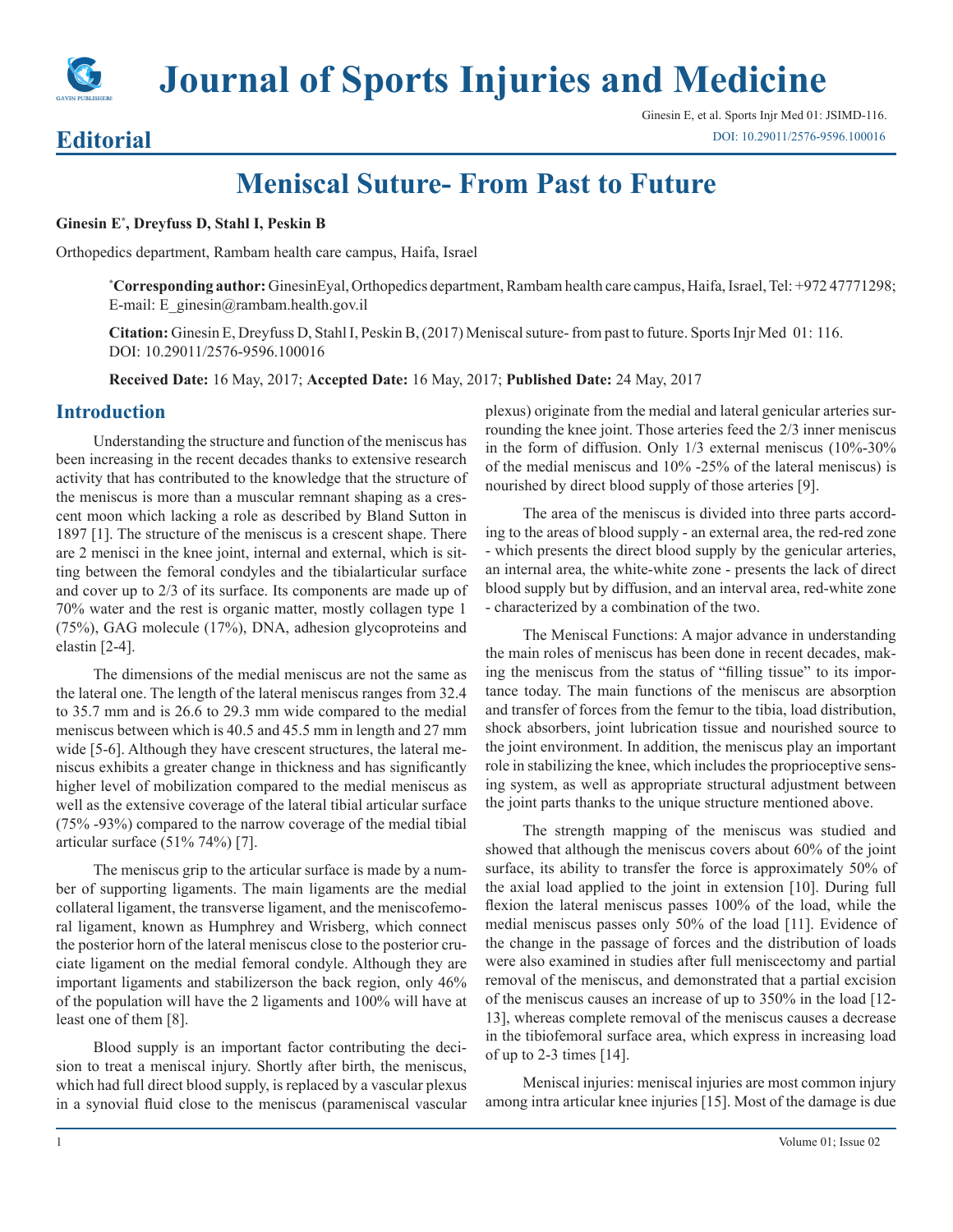to the various forces that apply on it, especially rotation, hyperextension and higher loads applied on it [16].

The injuries can be divided into two main groups - severe tears and bruises characteristic of young populations and degenerative tears caused by prolonged wear, advanced age and structural changes characteristic of the populations from the fourth decade of life. The classification of the vulnerability depends on the location, thickness and stability of the meniscus. The tears are usually divided according to the painterly outline, such as a longitudinal, horizontal, diagonal, radial, complex, and bucket handle. It is possible continue to classify each tear according to the thickness of the injury that indicates a partial or complete rupture, which also can be classified as stable or unstable [17-18].

Treatment: The classification of the injuries is the index by which the treatment nature and effectiveness is determined. The reversal treatments in meniscal tears have changed in the recent decades. In the past it was accepted to remove the damaged meniscus and by this contribute to the decrease pain and return to activity but over the time, severe arthritic changes in the knee joint were observed which was in a direct relation to the meniscus fragment that was removed [19]. With the improved understanding of the structure and efficacy of the meniscus, the method for partial removal of the meniscus was proposed in 1982 [20].

About 20 years after the first operation performed for partial meniscectomy and in addition to the central role played by the meniscus in the various procedures of the joint, the recognition and trend regarding the preservation as much as possible and suturing the meniscus has increased. Open meniscal repair was first performed in 1883 by Annandale, but the main milestone was in 1969, when the meniscus was first corrected with the arthroscopic procedure by Hiroshi Ikeuchiin Tokyo. The documentation of Ikeuchi led to a great interest in techniques for preservation of the meniscus [21]. Various techniques for repairing the meniscus were developed over time, from an open method to the arthroscopic method. The equipment was also developed in order to facilitate the repair.

The common technique for suturing meniscus, for many years, was an "inside-out" method, which resulted in a 60% to 80% cure rate in isolated ruptures and up to 90% in ruptures associated with an anterior cruciate ligament rupture [22-24]. The second generation of suturing techniques was introduced by Russel Warren in 1985. This "outside-in" method was developed to reduce the risk of neurovascular injury, mainly damage to the peroneal nerve during lateral meniscus repair, and the saphenous nerve during medial meniscus repair [25]. The long surgical times, as well as the need to use additional posterior incisions, led to the invention of a new generation of repairs, the "all-inside" method, which is now accepted. This method was first described by Morgan [26-27], Mulhollan [28], and Reigel [29] for repair of tears in the posterior horn of the meniscus, and was necessary transfer of arched sutures from the back of the knee region by an additional cannulas [30].

Types of suturing: The meniscal darts (Bionx, Blue Bell, PA) was the first generation of meniscal suturing. Due to high demand technical procedure and the danger for the neurovascular bundle it was abundant. The second generation was the T-Fix (Smith & Nephew, Andover, MA). It was the first common suture in the "allinside" technique. This method used with the standard arthroscopic incisions. The RAPIDLOC (Depuy Synthes, Westwood MA) offers the same function as the previous one but with higher flexible option for fixation. This method contains one posterior anchor located beyond the outer surface of the meniscus. The suture consists of three main components: the posterior anchor, the Etibond suture number 2, and the clamping. The suture is inserted into the knee on top of a gun that shoots the anchor from the inside part of the meniscus, through the tear to the knee capsule. The danger was the same as the first one- injury to the neurovascular bundle.

Due to moderate success, the third generation was made using the bio absorbable devices through various methods as arrows, screws, and devices designed to anchor the torn meniscus to the periphery of the knee. The disadvantage of these methods lies in the damage caused to cartilage when repairing the meniscus by the hard instrument. The fourth generation which is the current method was developed to solve the possible injury to the neurovascular bundle on the one hand and chondral injury on the other hand.

The fourth and more modern generation of the "all-inside" method includes products that are very common in the existing technique. These products are constructed from a combination of suture, sliding link, and peripheral anchor [31]. The Fas T-Fix (Smith & Nephew) and OMNISPAN (Depuy Synthes) suture consist of two anchors in a single entrance through a portal and their anchorage location beyond the peripheral surface of the meniscus on both sides of the rupture, followed by a sliding link between the anchors which thereby tightening the rupture.

Other technique is done by CETERIX (Orthopedics) suture which is a circumferential compression suture. This provides reduction and uniform compression of the injured meniscus. In conclusion, the attitude for the meniscus was changed during the years and now we know that it has big contribution in any aspect of the knee joint. This recognition gave rise to arthroscopic suturing methods in order to preserve the menisci structure and by this the knee function.

## **References**

- 1. [Bland-Sutton J \(1897\) Ligaments: Their Nature and Morphology, Ed](https://archive.org/details/ligamentstheirna00blanrich)  2. JK Lewis.
- 2. [Hanasiou KA, Sanchez-Adams J \(2009\) Engineering the Knee Menis](http://www.morganclaypool.com/doi/abs/10.2200/S00186ED1V01Y200903TIS001?gathStatIcon=true)cus." Synthesis Lectures on Tissue Engineering 1: 1-97.
- 3. [Herwig J, Egner E, Buddecke E \(1984\) Chemical changes of human](https://www.ncbi.nlm.nih.gov/pmc/articles/PMC1001426/)  knee joint menisci in various stages of degeneration. Ann Rheum Dis [43: 635-640.](https://www.ncbi.nlm.nih.gov/pmc/articles/PMC1001426/)
- 4. [Proctor CS, Schmidt MB, Whipple RR, Kelly MA, Mow VC, et al.](https://www.ncbi.nlm.nih.gov/pubmed/2677284) (1989) Material properties of the normal medial bovine meniscus. J [Orthop Res 7: 771-782.](https://www.ncbi.nlm.nih.gov/pubmed/2677284)